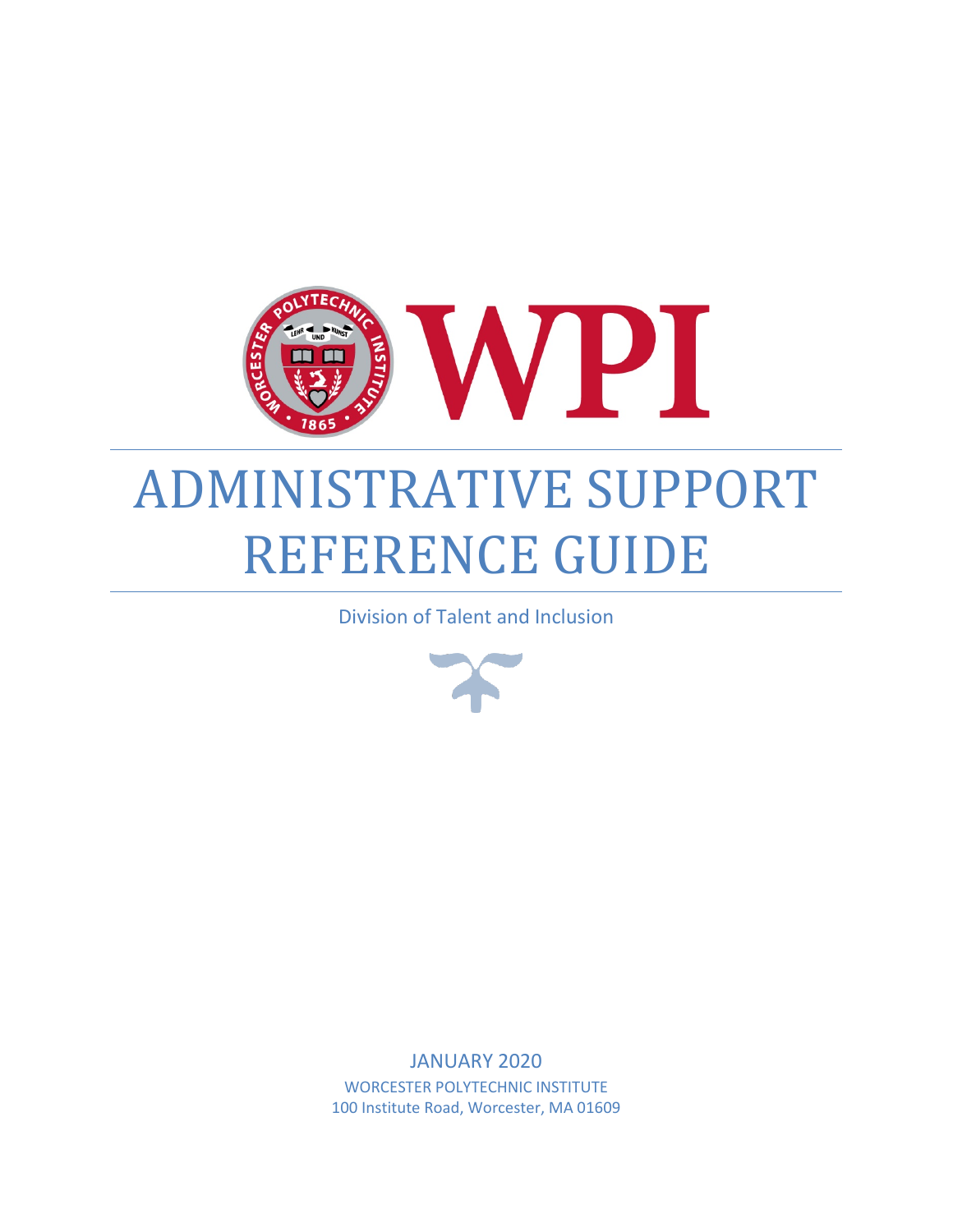## **Table of Contents**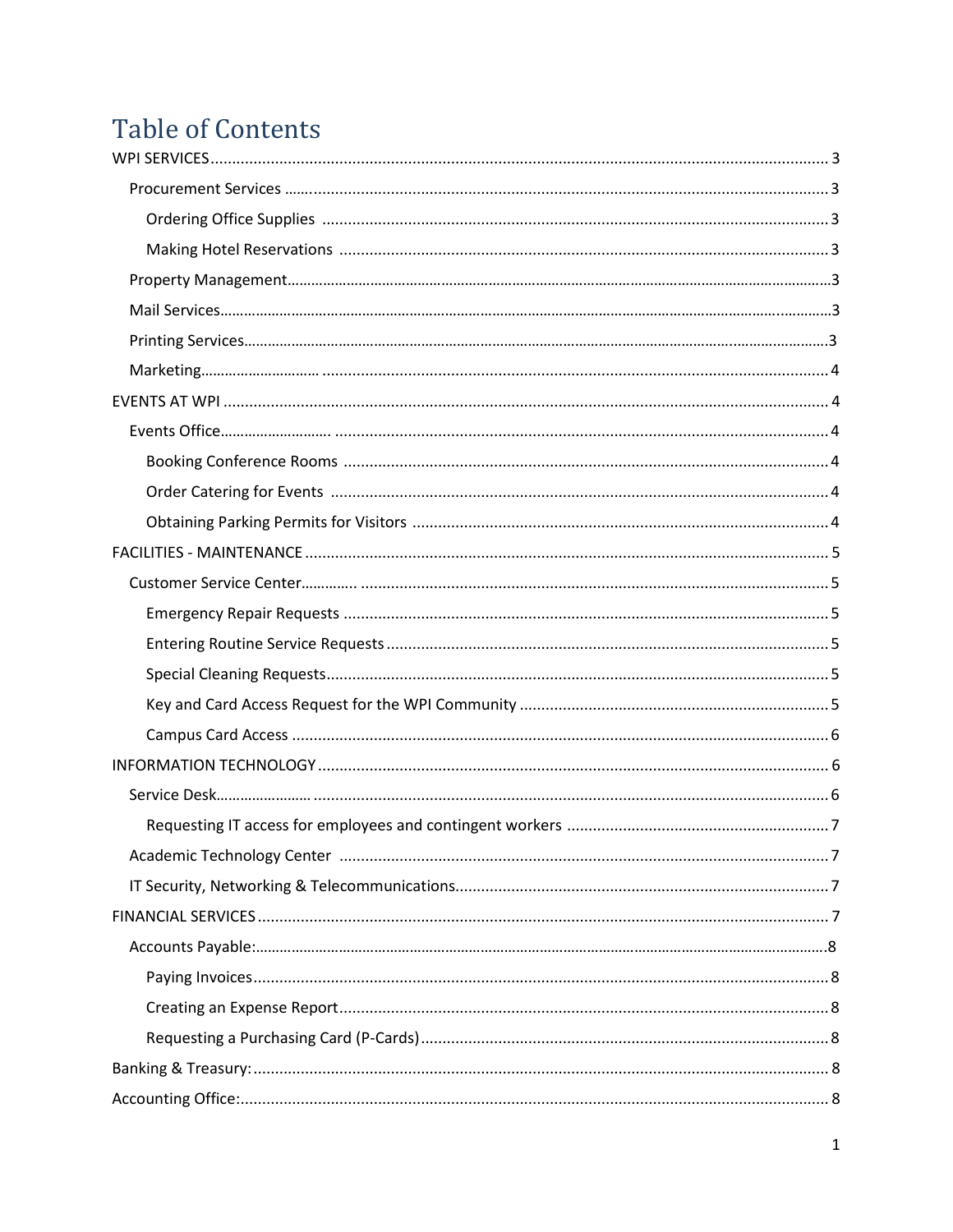This guide is intended to assist you in providing information that is helpful in performing a variety of daily tasks at Worcester Polytechnic Institute. Included are brief descriptions of services that are provided, contact information, links to websites, job aids and procedures. We hope you find this guide useful. Although we could not include every procedure or process, please take time to send us any comments and suggestions for our next revision.

 $\frac{1}{2}$  This symbol represents frequent tasks that are commonly performed at WPI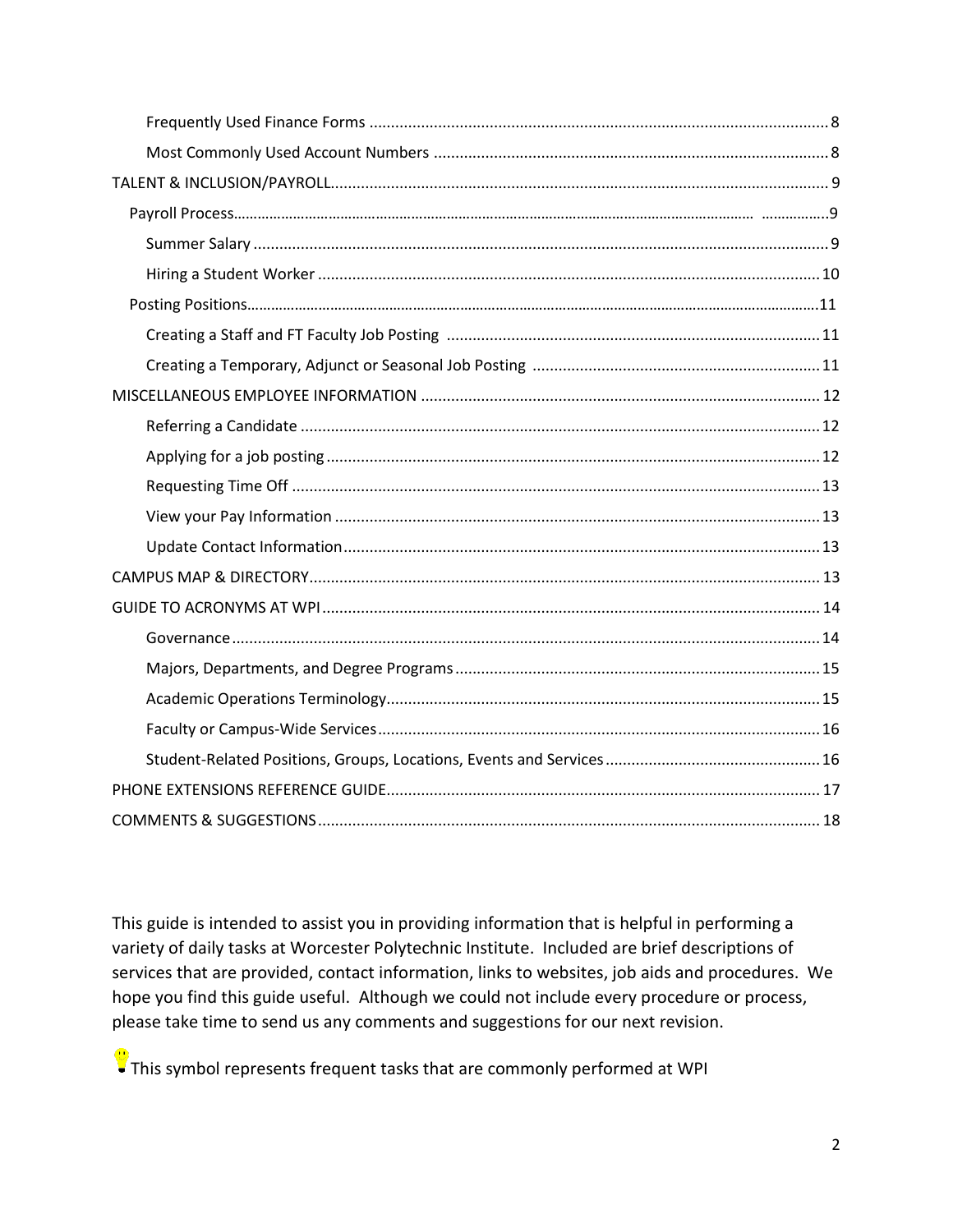### <span id="page-3-0"></span>**WPI SERVICES**

<span id="page-3-1"></span>**Procurement Services <https://www.wpi.edu/offices/procurement>**

### Location: Campus Center Lower Level Ext. 4922, 6568, 6353

Procurement Services provides oversight and guidance for the purchase of goods and services at WPI. You may contact Procurement for information on preferred suppliers and Workday eProcurement. We also manage the process for leasing of vehicles, printers, and copiers, and are responsible for Property Management and Mail Services.

#### <span id="page-3-2"></span>**Ordering Office Supplies**

Please order office supplies using the catalogs available in Workday by doing a Create Requisition in Workday. You may follow this link [HERE](https://wpi0.sharepoint.com/workday/Shared%20Documents/Forms/AllItems.aspx?id=/workday/Shared%20Documents/JobAids/CreateRequisitionforPurchaseOrders.pdf&parent=/workday/Shared%20Documents/JobAids) to get the job aid.

### <span id="page-3-3"></span>**Making Hotel Reservations**

WPI has rate agreements with the following hotels. When booking, please be sure to advise that you are from WPI. Payment varies with each hotel, either allowing for direct bill, or for payment using your WPI PCard. Below is a current list however please consult with Procurement Services as new hotels are being added regularly.

| <b>Courtyard by Marriott</b>     | Phone: (508)363-0300 |
|----------------------------------|----------------------|
| <b>Hampton Inn &amp; Suites</b>  | Phone: (508)886-9005 |
| <b>AC Hotels</b>                 | Phone: (774)420-7555 |
| <b>Residence Inn Marriott</b>    | Phone: (508)753-6300 |
| <b>Hilton Garden Inn</b>         | Phone: (508)688-8500 |
| <b>Holiday Inn Express</b>       | Phone: (508)757-0400 |
| <b>Homewood Suites by Hilton</b> | Phone: (508)755-1234 |

### <span id="page-3-4"></span>**Property Management <https://www.wpi.edu/offices/property-management>**

Location: Campus Center Lower Level Ext. 6568

Property Management has responsibility for the identification, tracking, inventory, and tagging of the university's physical assets as a function of Procurement Services.

<span id="page-3-5"></span>**Mail Services <https://www.wpi.edu/offices/mail-services>**

Location: Campus Center Lower Level Ext. 5317

**Hours of Operation: 8:30 a.m. – 4:30 p.m.** 

Provides courier service for the delivery all packages, postal mail, and interoffice mail to campus departments. There is a service window for purchase of stamps and outgoing shipment of packages via UPS, FedEx, and USPS.

#### <span id="page-3-6"></span>**Printing Services <https://www.wpi.edu/offices/printing-services>**

#### Location: Boynton Hall Lower Level Ext. 5842

Services provided include:

- Banners, single sided, size 13" x 27" Binding, both spiral and tape
	-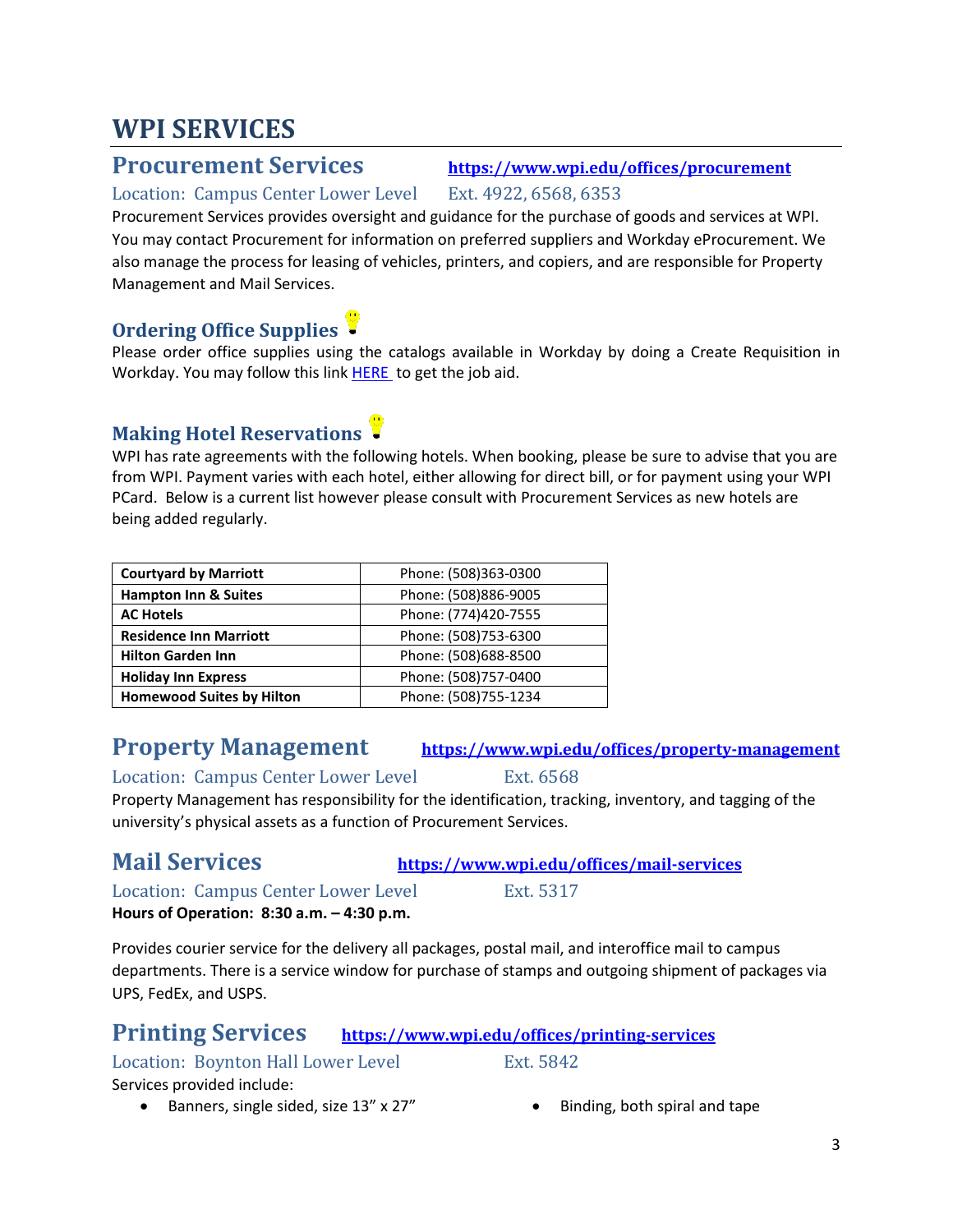- Booklets
- **Brochures**
- Business cards
- Colored paper available
- Digital Printing (Color and Black & White)
- Interoffice green envelopes
- Labels
- **Laminating**
- Letterhead, Envelopes
- Mailings (can be barcoded)
- NEW White or Clear Toner on dark media
- **Newsletters**
- Notepads
- Posters, maximum size of 13" x 19"
- Raffle tickets
- Variable data printing

### <span id="page-4-0"></span>**Marketing <https://www.wpi.edu/offices/marketing-communications>**

#### Location: Boynton Hall 3rd Floor Ext. 5305

Marketing Communications offers a number of tools, templates, and self-serve resources to help the campus community create unified, branded, and targeted communications for your audiences. They include logos, e-letterhead templates, university boilerplate, PowerPoint templates, outlook signatures, event name tags, etc. More information can be found here[: https://www.wpi.edu/offices/marketing](https://www.wpi.edu/offices/marketing-communications/resources-guidelines)[communications/resources-guidelines](https://www.wpi.edu/offices/marketing-communications/resources-guidelines)

### <span id="page-4-1"></span>**EVENTS AT WPI**

### <span id="page-4-2"></span>**Events Office <https://www.wpi.edu/offices/events-office>**

Location: Campus Center - Main Floor Ext. 5613 The Events Office schedules and/or coordinates events on campus and community spaces. They work

directly with facilities, information technology, and catering to make your event a success.

### <span id="page-4-3"></span>**Booking Conference Rooms**

WPI has many conference rooms available to hold meetings. You can book rooms by accessing the 25Live Pro system. You must log in with your WPI credentials to:<https://25live.collegenet.com/pro/wpi#!/home/dash>

### <span id="page-4-4"></span>**Order Catering for Events**

Chartwell's catering is the sole provider for all the special events needs for WPI, from simple breakfasts to student barbecues to executive lunches. Place your order by going to this sit[e https://wpi.catertrax.com/](https://wpi.catertrax.com/)

### <span id="page-4-5"></span>**Obtaining Parking Permits for Visitors**

All visitors who are here visiting for 3 days for less and for under 4 guests are required to display a dash permit and those permits can be obtained by contacting WPI Police at ext. 5433. These permits are for visitors only and should not be issued to employees or students. If you have more than 4 guests visiting for an event or your guests will be visiting longer than 3 days, please call campus police at ext. 5433 requesting large group/long term event parking permits.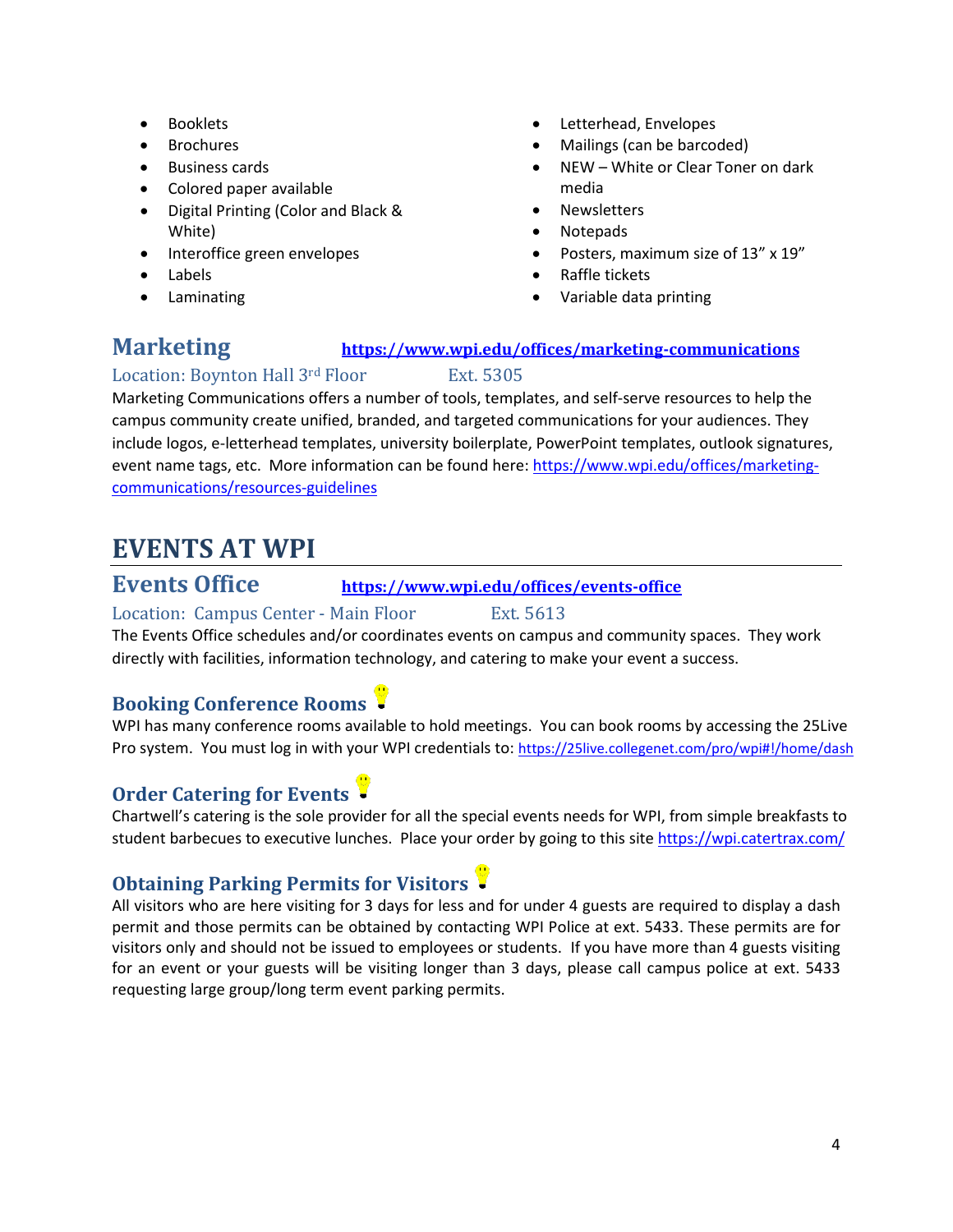### <span id="page-5-0"></span>**FACILITIES - MAINTENANCE**

The mission of the Facilities Office is to provide a safe, clean, and properly maintained environment for the WPI community in support of academic and social activities. Our team consists of the Custodial staff, Grounds crew, Trades, Environmental Health and Safety, Capital Projects, the Events Office, and the Customer Service Center. Please see their individual pages for specifics about what they provide.

Location: 37 Lee Street Ext. 5500 <https://www.wpi.edu/offices/facilities-office>

#### <span id="page-5-1"></span>**Customer Service Center**

The Customer Service Center is the hub of the WPI Facilities Office. They are here to make your repair requests as simple as possible.

#### <span id="page-5-2"></span>**Emergency Repair Requests**

Emergencies should be communicated to the Service Center staff by calling x5500 during normal business hours in addition to creating a work order i[n SchoolDude.](https://login.myschoolbuilding.com/msb) Emergencies are unanticipated conditions that could cause damage to persons, property, equipment, or the environment, or are impeding academic programming, delivery of educational services, or workforce productivity. During non-business hours (between 5pm and 7am Monday-Friday and on weekends), please contact Campus Police at x5555 or x5433. **Work orders for emergencies should not be communicated via email**.

### <span id="page-5-3"></span>**Entering Routine Service Requests**

Work requests should be submitted through [SchoolDude](https://www.wpi.edu/offices/facilities/schooldude-and-customer-service) for the repair or replacement of defective or worn out parts of the institution's facilities such as lights, restroom fixtures, walls, floors, heating, air conditioning systems, windows, etc… Provide as much detail as possible including deadlines, schedules, and any additional details that could affect the priority (*i.e.* medical considerations). The more specific the information, the better we will be able to address the issue in a timely manner. The system will notify you by email when a work order is assigned (the status is changed to "Work in Progress") as well as when a work order has been marked complete.

Your username for SchoolDude is the same as your full WPI email address. The first time you go to submit a work order, the system will prompt you to choose a password. Please call ext. 5500 with any questions about accessing or using SchoolDude.

To access SchoolDude: <https://www.wpi.edu/offices/facilities/schooldude-and-customer-service>

#### <span id="page-5-4"></span>**Special Cleaning Requests**

On occasion, it is necessary to clean areas more frequently due to an inordinate amount of traffic, spills, or any other accidents. When this occurs, we are willing and able to assist in correcting these problems. Communication of this type of request should be made through [SchoolDude.](https://www.wpi.edu/offices/facilities/schooldude-and-customer-service)

#### <span id="page-5-5"></span>**Key and Card Access Request for the WPI Community**

All brass key and some card access requests from within WPI should be processed through [SchoolDude.](https://www.wpi.edu/offices/facilities/schooldude-and-customer-service) The work order will be considered authorization to the Lockshop to issue keys. **Email and telephone requests will not be accepted.**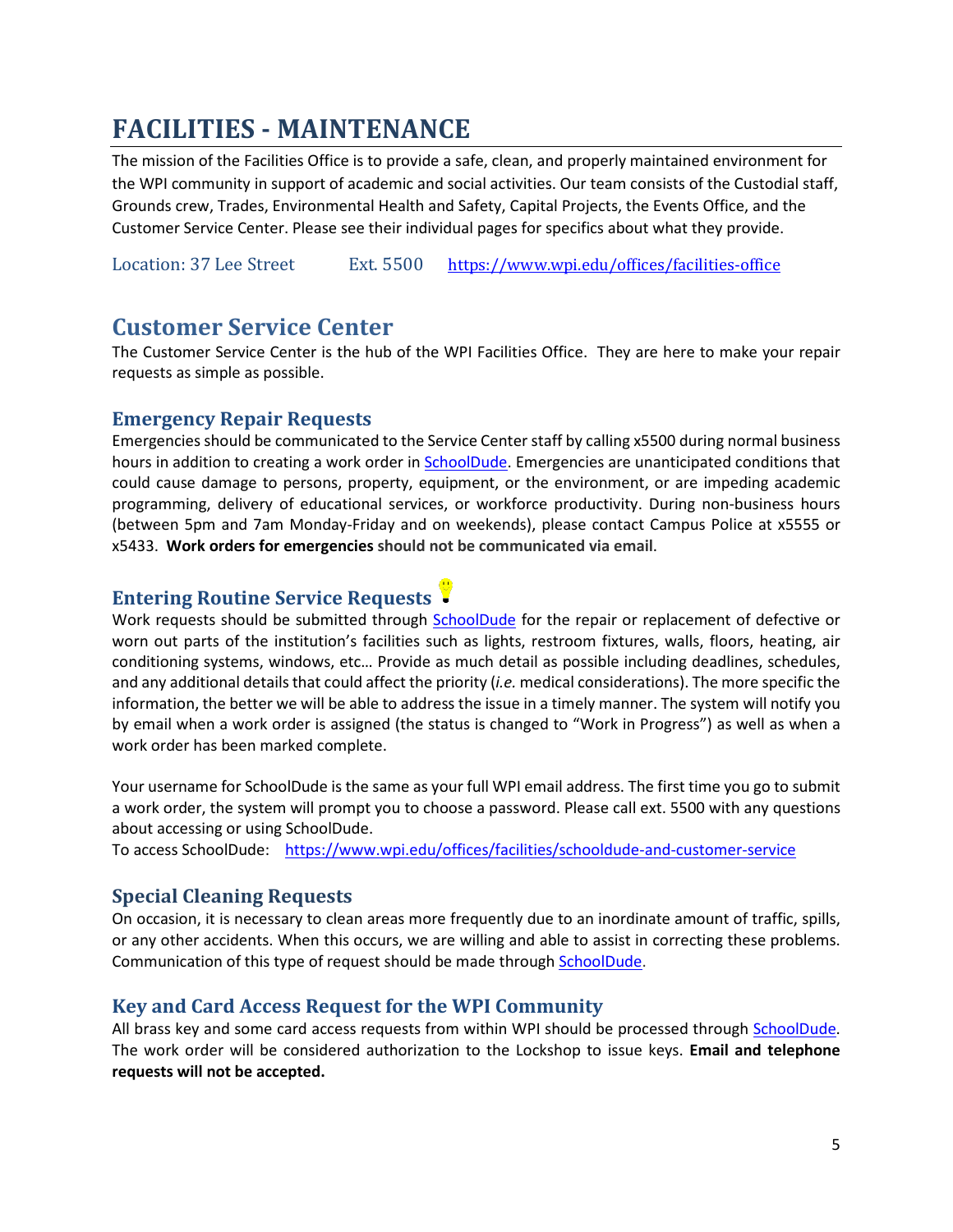When submitting a request, please include core numbers for brass keys, room numbers for card access requests, and ID numbers and email addresses for both types. Bulk requests should be broken into separate work orders for each individual person. Please allow sufficient lead-time for requests, which will assist the Lockshop in processing requests. Lost keys will incur a charge to the department. If you have any questions about key and card access requests, please call x5500.

### <span id="page-6-0"></span>**Campus Card Access**

All card access requests must be requested from WPI Police a[t campuscardaccess@wpi.edu.](mailto:campuscardaccess@wpi.edu) To put money on your WPI ID card, go to the Financial Services Office located on the second floor of Boynton Hall. Please view WPI's Card Access Policy: [http://www.wpi.edu/offices/police/cardaccess.html.](https://www.wpi.edu/offices/facilities/keys-and-card-access)

### <span id="page-6-1"></span>**INFORMATION TECHNOLOGY**

Information Technology partners with the WPI community on a global scale to meet academic, research, campus life, and administrative needs for technology and access, and promotes innovation with a longterm view. IT delivers an advanced technology infrastructure, security and access management, data systems and integration for decision support, user-centric support services, and a robust IT governance process.

Location - Fuller Labs, Room 213 Ext. 5136 **[www.wpi.edu/offices/it](http://www.wpi.edu/offices/it)**

### <span id="page-6-2"></span>**Service Desk [www.wpi.edu/offices/services-support](http://www.wpi.edu/offices/services-support)**

Gordon Library, Main Floor, Ext. 5888

You may call x5888 or email the Service Desk at [its@wpi.edu](mailto:its@wpi.edu) with questions on any computer, printer, email or network related problems. Our service desk can also help you with the following issues:

- Assist with guidance on the purchase of new computer equipment or printers
- Help with laptop access to the network
- New User Account Access
- Password resets
- Guest Wireless connections
- Request Software to be installed in a computer lab <https://its.wpi.edu/All-Software>
- CLA Software Purchase (students and staff) a[t https://its.wpi.edu/component/55/online-store](https://its.wpi.edu/component/55/online-store)
- To report any phishing attempts or security concerns, send an email to [phishing@wpi.edu](mailto:phishing@wpi.edu)
- New Employee Technology Orientation
- Purchase CDs, DVDs, Flash Drives, and network cables
- WPI owned cellular plans, cell phone purchases, and technical support
- For changes to computer access and permissions for existing employees or student workers
- Note: All new account requests must be submitted to IT for processing. Please allow sufficient time for processing.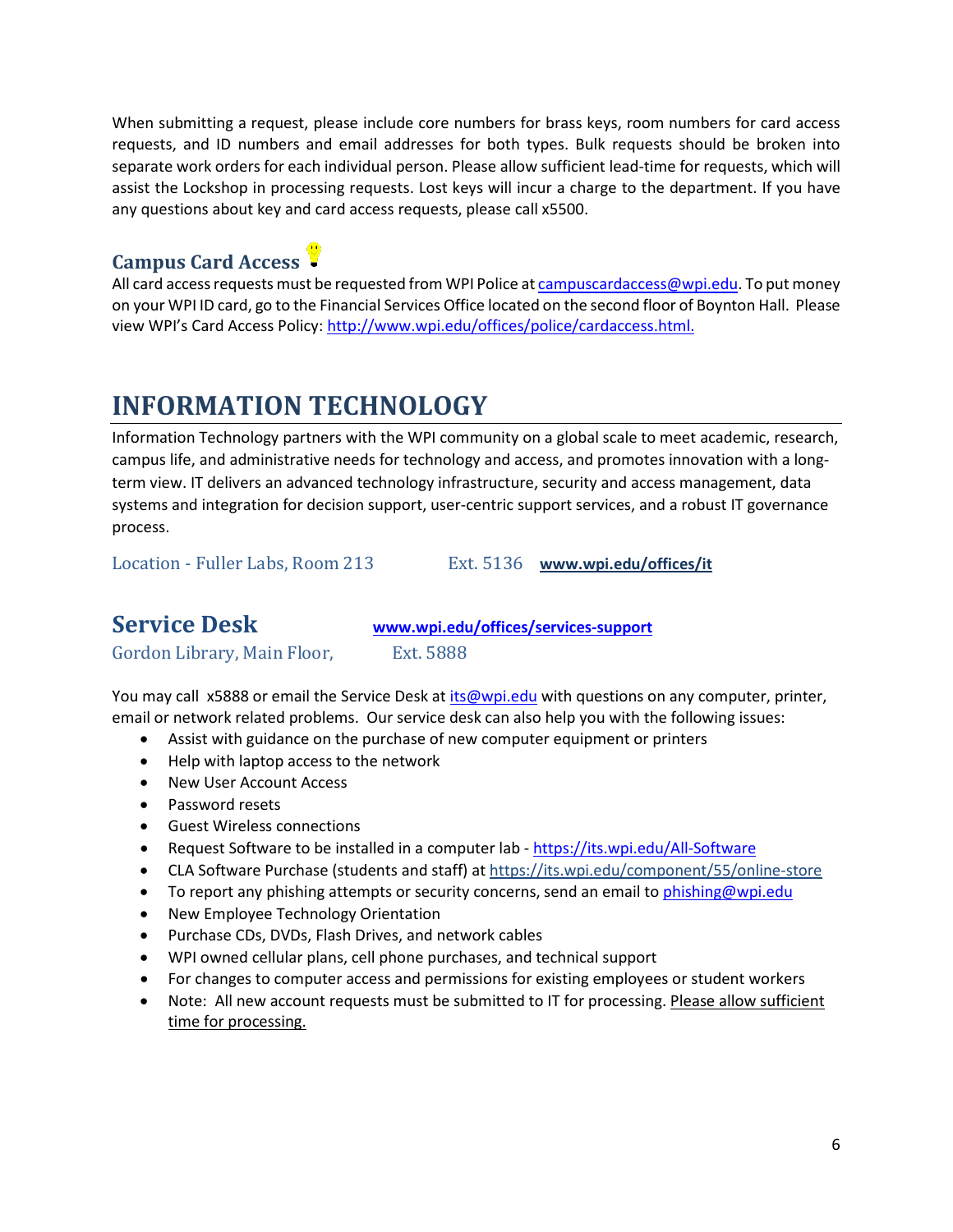#### <span id="page-7-0"></span>**Requesting IT access for employees and contingent workers**

New employee access to Workday is created approximately seven days prior to the new employee's start date. The IT Access Request Form is used to accurately provision access for both new and existing WPI accounts. This form should be submitted approximately 10 days prior to an employee's start date. The form is needed to request access for a new account, new access or modified access. More information about account creation can be found here: **[https://its.wpi.edu/article/236/access-request](https://its.wpi.edu/article/236/access-request-for-employees-and-contingent-workers)[for-employees-and-contingent-workers](https://its.wpi.edu/article/236/access-request-for-employees-and-contingent-workers)**

### <span id="page-7-1"></span>**Academic Technology Center [www.wpi.edu/offices/academic-technology-center](http://www.wpi.edu/offices/academic-technology-center)**

#### Fuller Labs – Room 113, Ext. 5220

Services provided by the ATC include:

- Loaning of AV equipment send email to  $\frac{arc\omega}{\omega}$ wpi.edu or call x5220
	- $\circ$  Reservations are preferred but we will do our best to accommodate walk-in requests
	- $\circ$  If you need ATC to setup the equipment, we ask for 4 business days advanced notice
	- o Wide variety of equipment including cameras, laptops, projectors, microphones, etc.
- Assistance with web-conferencing
- Manage AV equipment in the electronic classrooms and conference rooms
- Print posters (2 day minimum turn-around)
- Support digital signage displays installed around campus
- Purchase AV Equipment for departmental use
- Support use of Canvas, our Learning Management System and other instructional technologies such as polling, surveying, multimedia projects

### <span id="page-7-2"></span>**IT Security, Networking & Telecommunications**

**[www.wpi.edu/offices/it/security-networking-telecommunications/](http://www.wpi.edu/offices/it/security-networking-telecommunications/)**

#### Morgan Wedge Ext. 6666

The Office of Telecommunications operates the campus telephone utilizing the infrastructure which [Network Operations](http://www.wpi.edu/+netops) has installed. They also provide a self-service directory and perform the installation, moves, and changes in telephone service for your office landline.

<span id="page-7-3"></span>Network Operations can install or move network ports, and also handles card access issues. Contact information - Email: [its@wpi.edu](mailto:its@wpi.edu) or [netops@wpi.edu](mailto:netops@wpi.edu)

### **FINANCIAL SERVICES**

Location: Boynton Hall, 2nd Floor Ext. 5754

#### **<https://www.wpi.edu/offices/financial-services>**

The Finance and Operations Division provides essential financial services and assistance to the WPI Community in a number of areas including budget and planning, financial accounting and reporting and financial services.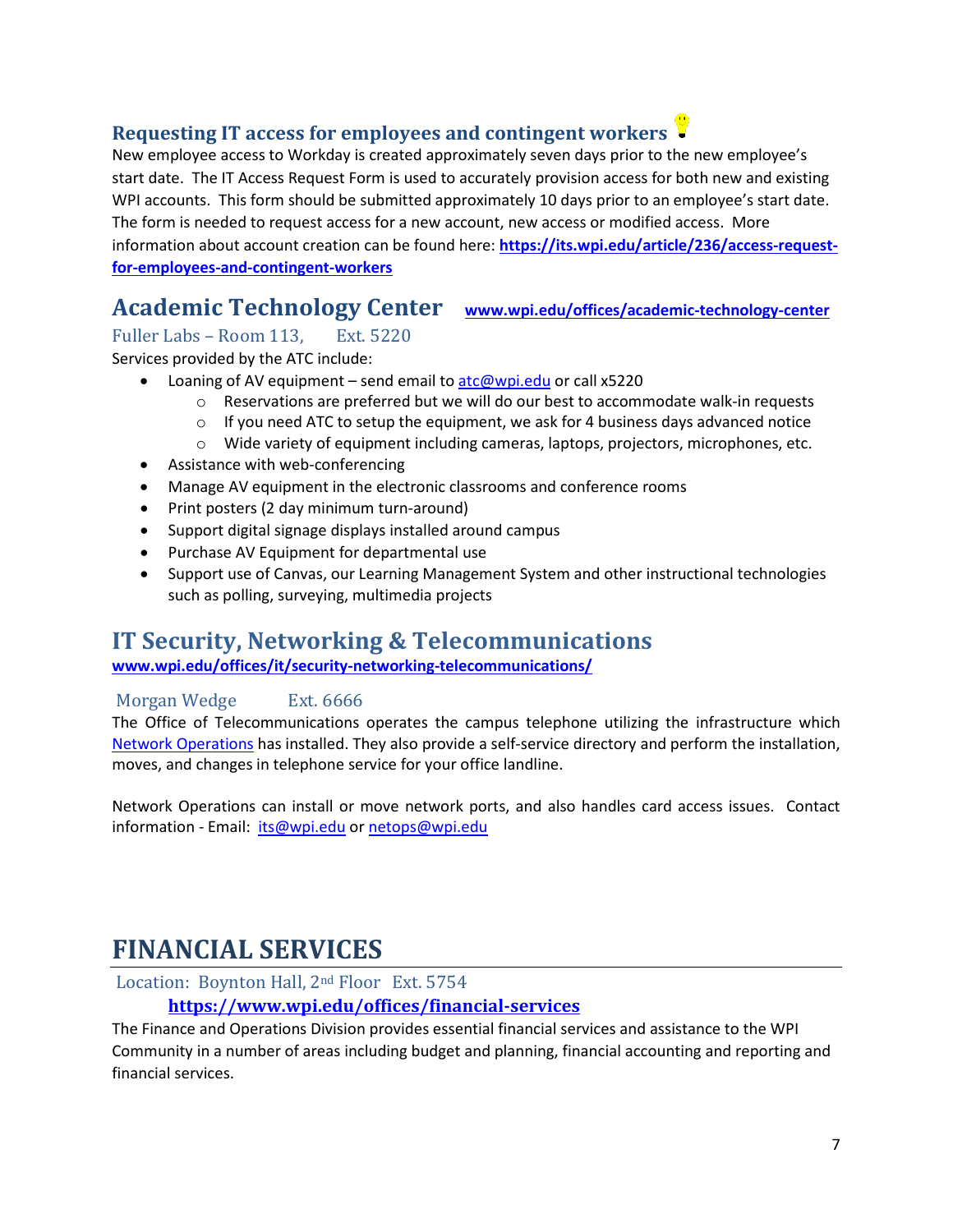### <span id="page-8-0"></span>Accounts Payable:

Location: Boynton Hall, 2nd Floor Ext. 5524 [accountspayable@wpi.edu](mailto:accountspayable@wpi.edu) Accounts payable processes payments to suppliers, employee and student expense reports and issues 1099 Forms. You may click on the links below for job aids to complete some of the following tasks>

- <span id="page-8-1"></span>• Paying Invoices : [Create Supplier Invoice Request](https://wpi0.sharepoint.com/workday/Shared%20Documents/Forms/AllItems.aspx?id=/workday/Shared%20Documents/JobAids/PayanInvoiceWithoutPO.pdf&parent=/workday/Shared%20Documents/JobAids)
- <span id="page-8-2"></span>• Creating an Expense Report : [Create Expense Report](https://wpi0.sharepoint.com/workday/Shared%20Documents/Forms/AllItems.aspx?sortField=Modified&isAscending=false&id=/workday/Shared%20Documents/JobAids/CreateExpenseReport.pdf&parent=/workday/Shared%20Documents/JobAids)
- <span id="page-8-3"></span>• Requesting a Purchasing Card  $(P-Cards)$ . request on[e Here](https://www.wpi.edu/sites/default/files/Sept2018CardholderAgreement.pdf)

### <span id="page-8-4"></span>Banking & Treasury:

Location: Boynton Hall, 2nd Floor

Included within the Finance and Operations Division, Banking and Treasury is responsible for Cash/Check deposit, Wire transfers and Receipts

### <span id="page-8-5"></span>Accounting Office:

Location: Boynton Hall, 2nd Floor [Accounting@wpi.edu](mailto:Accounting@wpi.edu)

The Accounting Department is responsible for Budget reports, IDT (Interdepartmental Transfer/Journal entry Form), Adjustments and Quarterly reports

<span id="page-8-6"></span>Frequently Used Finance Forms: <https://www.wpi.edu/offices/controller/forms>

<span id="page-8-7"></span>Most Commonly Used Account Numbers [http://www.wpi.edu/Images/CMS/ACC/Account\\_Numbers.pdf](http://www.wpi.edu/Images/CMS/ACC/Account_Numbers.pdf)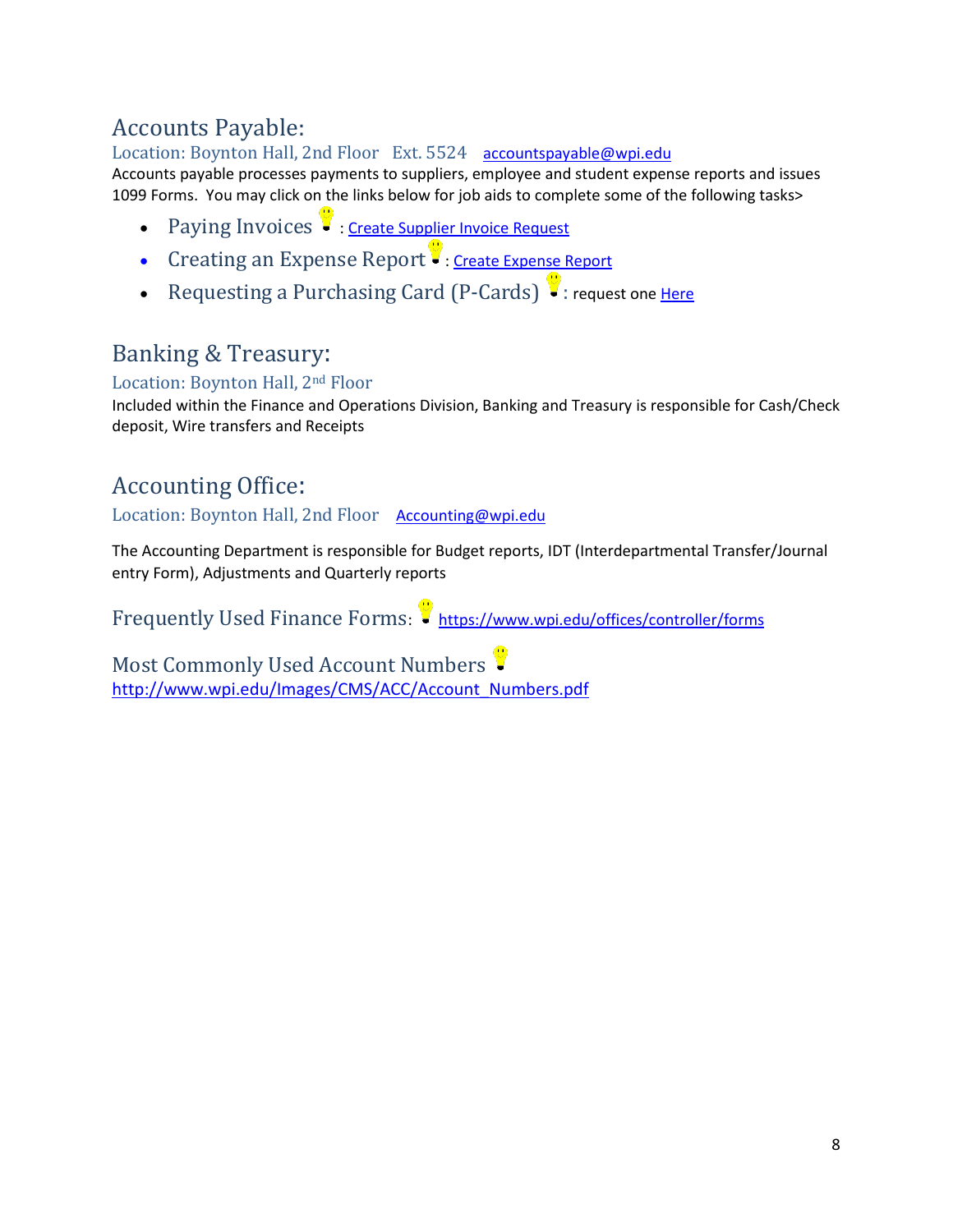### <span id="page-9-0"></span>**TALENT & INCLUSION/PAYROLL**

Location: Boynton Hall, 2<sup>nd</sup> Floor Ext. 5470 <https://www.wpi.edu/offices/talent>**[http://www.wpi.edu/offices/hr/payroll.html](https://www.wpi.edu/offices/payroll)**

### <span id="page-9-1"></span>Payroll Process

All new WPI employees complete the following forms via their Workday inbox. These forms will be part of the onboarding process in Workday.

- **Form I-9**, Employment Eligibility Verification, in Workday. Identification task to be completed in HR Office.
- **Form W-4** Federal tax withholding form
- **Form M-4** Massachusetts tax withholding form
- **Payment Election (Direct Deposit Form)**
- **Foreign National Form** for tax purposes (Foreign VISA holders ONLY) NOT a task in Workday

#### *For payroll deadlines see: <https://www.wpi.edu/offices/talent/benefits-payroll-perks/payroll>*

• **Biweekly paid hourly employees** must complete a timesheet in Workday every two weeks. Timesheets are due by **NOON on Monday** at the end of each pay period and paid the following Friday. For the job aid on how to enter your time electronically click **HERE** 

Workday will allow to the employee to adjust and enter time as far back as two pay periods. A paper timesheet for anything beyond the two pay period will need to be submitted to payroll. Payment will be included with next pay cycle.

• **Monthly** paid employees are paid the last working day in that month.

All live paychecks and Wisely Card Payments are held in the Talent and Inclusion Office for pick up with photo ID. Anyone who does not have a payment election in Workday will be paid on a Wisely Pay Card, click here to learn about the [Wisely Pay Card.](https://nam03.safelinks.protection.outlook.com/?url=https%3A%2F%2Finfo.mywisely.com%2Fpay%2F&data=02%7C01%7Cginaferraro%40wpi.edu%7C711fd3fe9ffa4dd1cfef08d799ed7086%7C589c76f5ca1541f9884b55ec15a0672a%7C0%7C0%7C637147117379692013&sdata=1AWCdaVp25ciGZyFHqnic5Pd%2BTljr6rVTKqafpUWkxk%3D&reserved=0)

### <span id="page-9-2"></span>Summer Salary

To initiate Summer Salary payments to your department Faculty please use the Workday task Manage Period Activity pay with the Summer Salary Activity.

Please see the job aid Summer Salary: **Summer Salary Job Aid**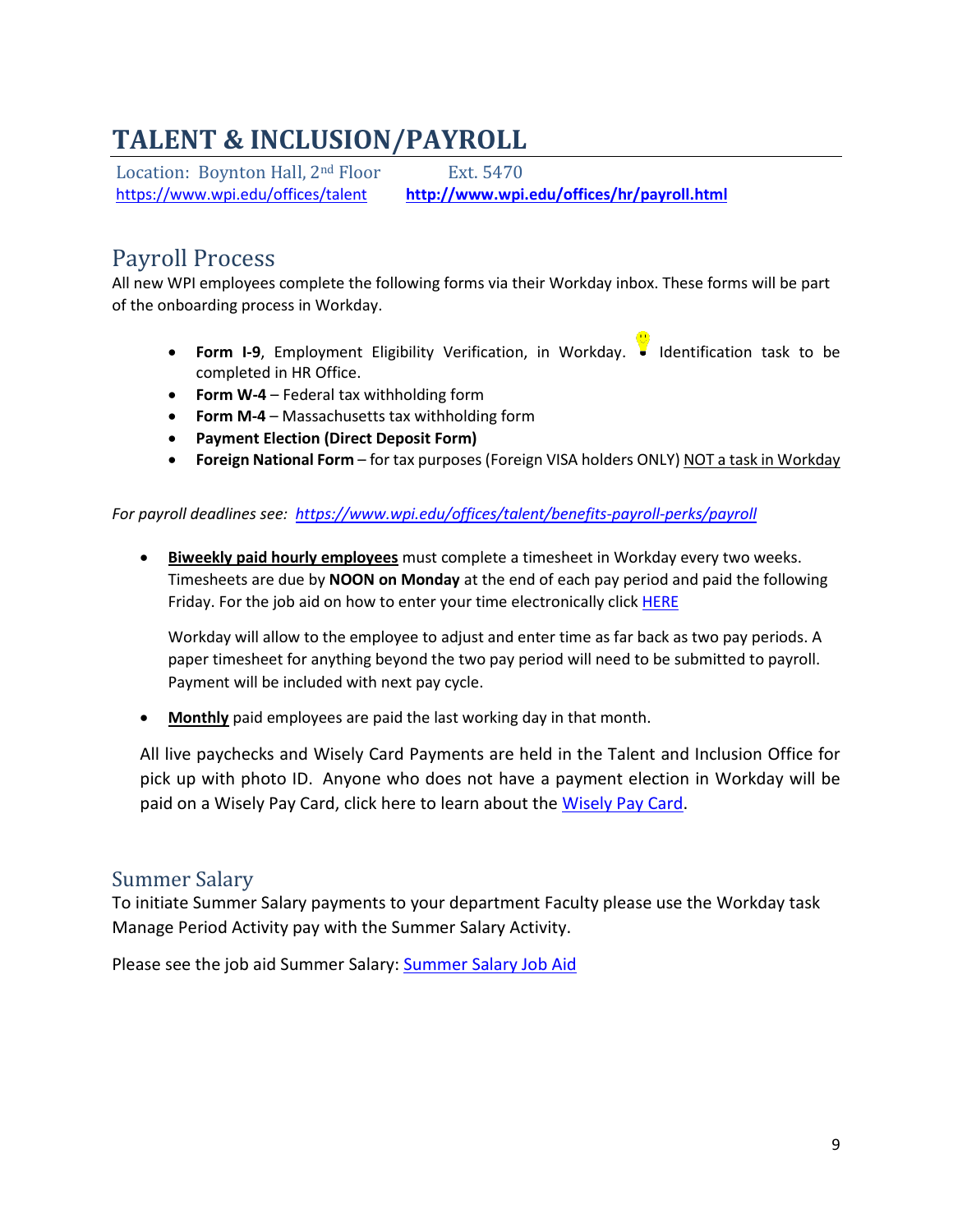### <span id="page-10-0"></span>Hiring a Student Worker

All student employment is processed in Workday. The hiring/payment process all have separate job aids. These are all found on the WPI Portal: [Hiring a Student Worker Job Aid](https://wpi0.sharepoint.com/sitepages/workdayhr.aspx)

#### Hourly Students

If a student only has a pre-hire record you should use the *Hire* task in Workday to start employment for the student. Use the appropriate job aid from the link above for - Federal Work Study or Department Hourly. Once hired, you will see both an employee record and a pre-hire record.

If the student is already an employee in Workday, different from your job, use the *Add Job* task in Workday.

\*Seeing only a pre-hire record = *Hire*. Seeing a pre-hire record and an employee record = *Add Job*

Please advise your student employees to complete all onboarding tasks in Workday for employment purposes. This can include tax forms, direct deposit and Form I9. [Here](https://wpi0.sharepoint.com/workday/Shared%20Documents/Forms/AllItems.aspx?id=%2Fworkday%2FShared%20Documents%2FJobAids%2FGotWorkFinal%2Epdf&parent=%2Fworkday%2FShared%20Documents%2FJobAids&p=true&originalPath=aHR0cHM6Ly93cGkwLnNoYXJlcG9pbnQuY29tLzpiOi9nL3dvcmtkYXkvRVVGZUtEaDBZTFJOdHV5SDdETXI2MzRCODlhc0FuMXQyellNNTAxYXZNRlJwQT9ydGltZT04YjU3VGRwaTEwZw) is a guide you can share with your new student workers to help them navigate through the process.

#### RESEARCH ASSISTANTS

Graduate Student responsibilities:

- Required to be an admitted student
- Maintain satisfactory academic progress as defined by the department
- Expected to work 20 hours per week on their duties
- Complete all onboarding tasks in Workday for employment purposes. This can include tax forms, direct deposit and Form I9.

#### TEACHING ASSISTANTS

#### Graduate Student responsibilities:

- Required to be an admitted student and enrolled full time
- Maintain satisfactory academic progress as defined by the department
- TAs are required to be on campus and available for TA duties from August 15 through May 14 of each academic year. TA's should be available every day the university is open. These dates correspond to the employment dates for TA's.
- Expected to work 20 hours per week on their assigned duties
- Complete all onboarding tasks in Workday for employment purposes. This can include tax forms, direct deposit and Form I9.

#### ACADEMIC DEPARTMENTS

To hire a TA (Teaching Assistant) or RA (Research Assistant) the process is the same if the student already has a position, or doesn't yet have one. All student's names will be in Workday, including the new hires. Instructions can be found here: [Hiring an RA or TA](https://wpi0.sharepoint.com/workday/Shared%20Documents/Forms/AllItems.aspx?id=/workday/Shared%20Documents/JobAids/ta-ra.pdf&parent=/workday/Shared%20Documents/JobAids)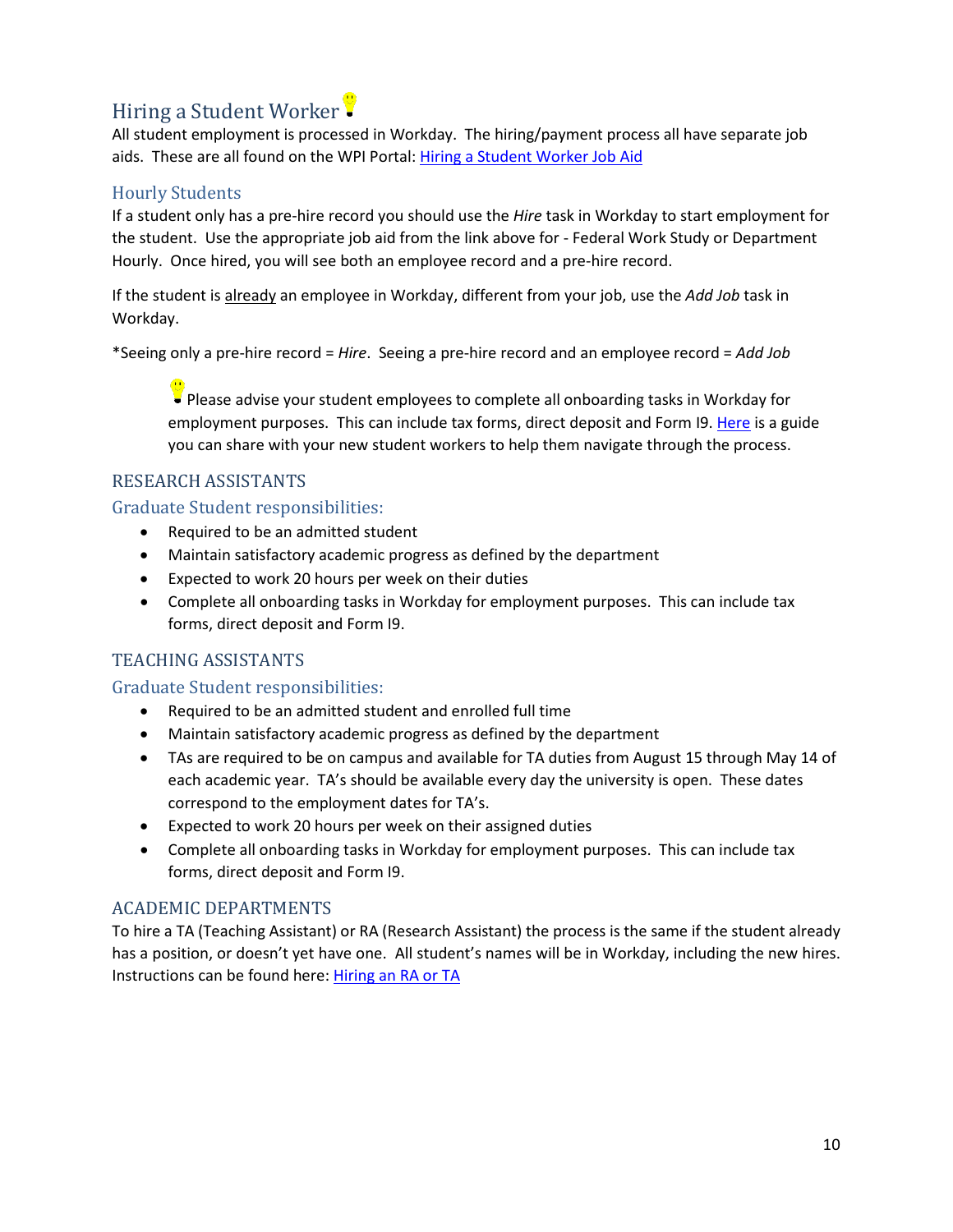### <span id="page-11-0"></span>Posting Positions

### <span id="page-11-1"></span>Creating a Staff and FT Faculty Job Posting

To create a staff and faculty posting you must have an "unfilled" position available in your supervisory organization. Please contact the Office of Talent & Inclusion at ext. 5470 or emai[l talent@wpi.edu](mailto:talent@wpi.edu) if you do not see the position listed.

Login into your **WPI Workday Account** and click the **My Team** worklet in Workday Homepage. Under the *Actions* menu, click **Create Job Requisition**. If you do not see the *My Team* worklet, simply type *Create Job Requisition* into the search bar and click the task.

Enter your supervisory organization and find the existing position. Worker type is "Employee"

| WPI                                               |          | Search     |                                                                              |                                                      |  |  |  |
|---------------------------------------------------|----------|------------|------------------------------------------------------------------------------|------------------------------------------------------|--|--|--|
| <b>Create Job Requisition</b>                     |          |            |                                                                              |                                                      |  |  |  |
| <b>Copy Details from Existing Job Requisition</b> |          |            |                                                                              | $\overline{\phantom{a}}$<br>$\overline{\phantom{a}}$ |  |  |  |
| <b>Supervisory Organization</b>                   |          | $\star$    | $\times$ Technology for<br><b>Teaching &amp; Learning</b><br>(Kate Beverage) | $:=$                                                 |  |  |  |
| <b>Create New Position</b>                        |          |            |                                                                              |                                                      |  |  |  |
| <b>For Existing Position</b>                      |          | (Unfilled) | 洼<br>$\times$ P01005008 Campus<br>Media Coordinator-1                        |                                                      |  |  |  |
|                                                   |          |            |                                                                              |                                                      |  |  |  |
| Worker Type $\star$                               | Employee |            | $\overline{\mathbf{v}}$                                                      |                                                      |  |  |  |

Enter the recruiting details selecting next at the bottom of each page. Click submit when you are done. For more information please refer to the [Create Staff Job Requisition Job Aid](https://wpi0.sharepoint.com/Shared%20Documents/Creating%20Staff%20Job%20Requisition.pdf#search=create%20staff%20job%20requisition) and [Create Faculty & Non-](https://wpi0.sharepoint.com/workday/Shared%20Documents/JobAids/CreateAdjunctFacultyJobRequisition.pdf#search=create%20staff%20job%20requisition)[Faculty Research Job Requisition Job Aid.](https://wpi0.sharepoint.com/workday/Shared%20Documents/JobAids/CreateAdjunctFacultyJobRequisition.pdf#search=create%20staff%20job%20requisition)

### <span id="page-11-2"></span>Creating a Temporary, Adjunct or Seasonal Job Posting

To create a temporary, adjunct or seasonal job posting you will need to select the appropriate JM (Job Management) organization. Please contact the Office of Talent & Inclusion at ext. 5470 or email [talent@wpi.edu](mailto:talent@wpi.edu) if you do not see the JM Supervisory org listed.

Login into your **WPI Workday Account** and click the **My Team** worklet in Workday Homepage. Under the *Actions* menu, click **Create Job Requisition**. If you do not see the *My Team* worklet, simply type *Create Job Requisition* into the search bar and click the task.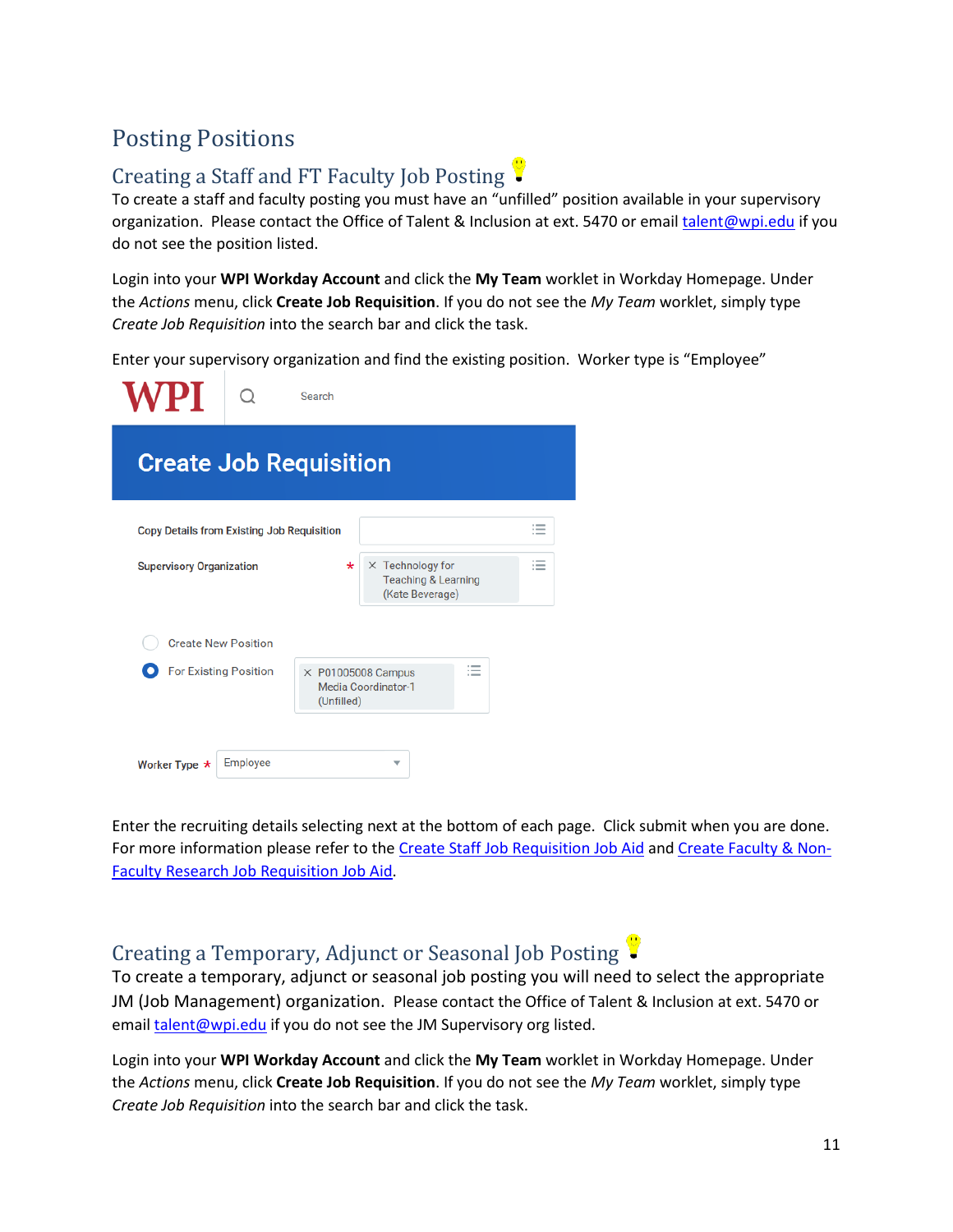Find your **Supervisory Organization by Manager** name (followed by **JM**). Worker type is "Employee"

| <b>Create Job Requisition</b>                                                                                                                                                                                     |                                                                                                                                                                                                                                                                                                      |  |  |
|-------------------------------------------------------------------------------------------------------------------------------------------------------------------------------------------------------------------|------------------------------------------------------------------------------------------------------------------------------------------------------------------------------------------------------------------------------------------------------------------------------------------------------|--|--|
| <b>IMPORTANT NOTE BEFORE YOU BEGIN CREATING A JOB REQUISITION:</b><br>process.<br>If you are a hiring an hourly student or TA/RA, a job requisition is NOT required.<br>Please click here for available job aids. | In order to be able to create a regular Staff, Faculty, or Non-Faculty Research job reguisition, a<br>default as Employee. If no vacancy exists and you need to create a new position, please cons<br>To create a job requisition for a Temporary, Seasonal or Adjunct position, please select the a |  |  |
| Copy Details from Existing Job Requisition<br><b>Supervisory Organization</b><br>*                                                                                                                                | ピ<br>$:=$<br>X Talent and Inclusion-<br>≔<br>JM (Gina Ferraro)                                                                                                                                                                                                                                       |  |  |
| Employee<br>Worker Type *                                                                                                                                                                                         | ₩                                                                                                                                                                                                                                                                                                    |  |  |

Enter the recruiting details selecting next at the bottom of each page. Click submit when you are done. For more information please refer to the [Create Temporary/Staff Job Requisition Job Aid](https://wpi0.sharepoint.com/workday/Shared%20Documents/Forms/AllItems.aspx?sortField=Modified&isAscending=false&id=/workday/Shared%20Documents/JobAids/CreateTemporaryAndSeasonalJobRequisition.pdf&parent=/workday/Shared%20Documents/JobAids) and [Create](https://wpi0.sharepoint.com/workday/Shared%20Documents/Forms/AllItems.aspx?sortField=Modified&isAscending=false&id=/workday/Shared%20Documents/JobAids/CreateAdjunctFacultyJobRequisitionNew.pdf&parent=/workday/Shared%20Documents/JobAids)  Adjunct Faculty [Job Requisition Job Aid.](https://wpi0.sharepoint.com/workday/Shared%20Documents/Forms/AllItems.aspx?sortField=Modified&isAscending=false&id=/workday/Shared%20Documents/JobAids/CreateAdjunctFacultyJobRequisitionNew.pdf&parent=/workday/Shared%20Documents/JobAids)

### <span id="page-12-0"></span>**MISCELLANEOUS EMPLOYEE INFORMATION**

#### <span id="page-12-1"></span>Referring a Candidate

To refer a candidate for an open position at WPI login into your **WPI Workday Account** and click the **Career** worklet in Workday Homepage. For more information about the Employee Referral Process click [here](https://www.wpi.edu/offices/talent/benefits-payroll-perks/benefits-matrix) to view the Benefits and Policies Manual.

#### <span id="page-12-2"></span>Applying for a Job Posting

To apply for a job at WPI, you will be an Internal Candidate. Log into your **WPI Workday Account** and click the **Careers** worklet in Workday Homepage. Click on **Find Jobs** and select the job you wish to apply to. Click **Apply** button, attach your resume and answer the internal questionnaire. If you would like to update your Job Profile you can do so by clicking on **go to your profile** before you apply. Click submit when you are finished.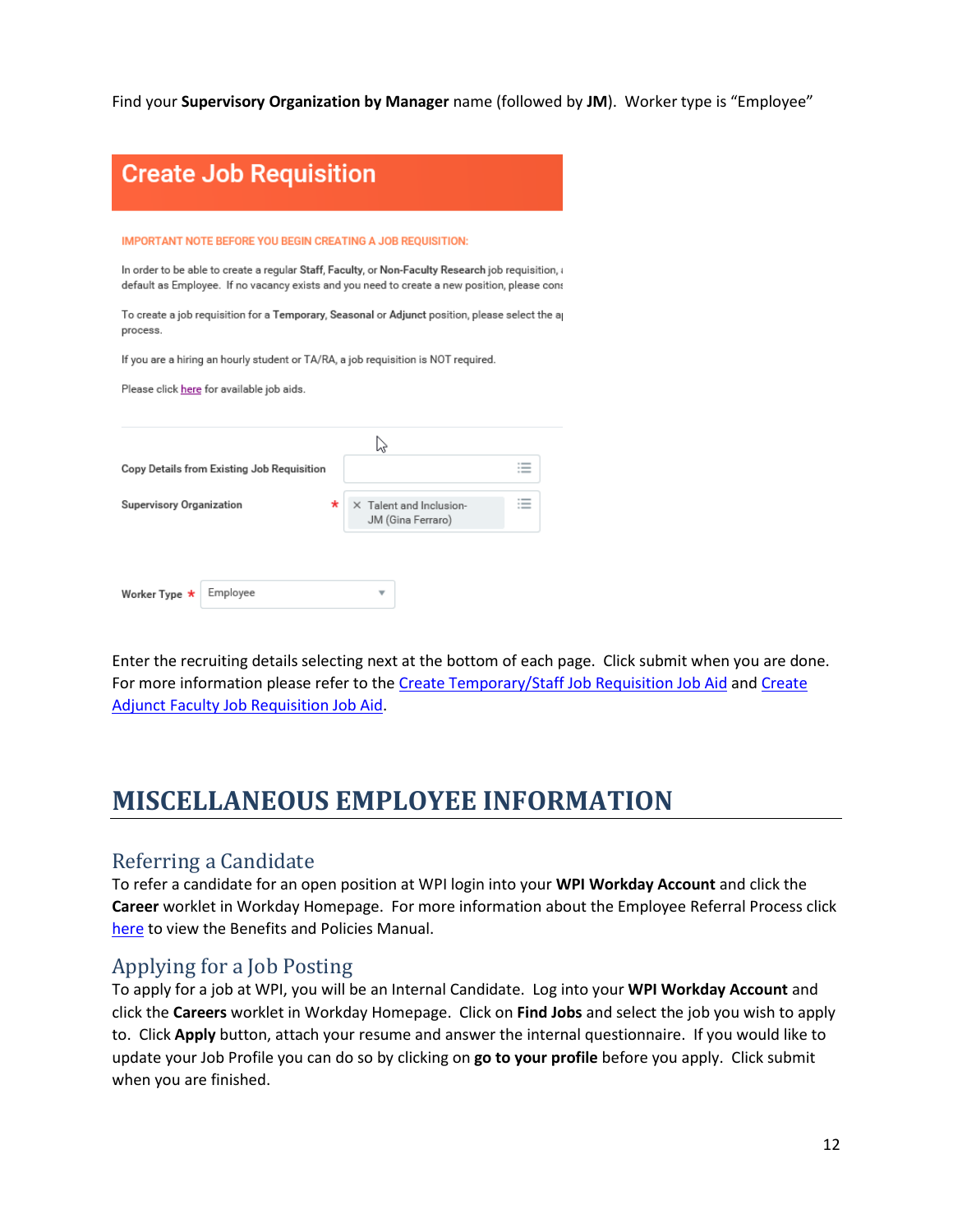### <span id="page-13-0"></span>Requesting Time Off

Absence requests are submitted in Workday for manager's approval. In addition to requesting time off you can also view your balances under the **Absences** worklet.

#### <span id="page-13-1"></span>View your Pay Information

Employees can view their [payslips](https://wpi0.sharepoint.com/workday/Shared%20Documents/Forms/AllItems.aspx?id=%2Fworkday%2FShared%20Documents%2FJobAids%2FView%5FYour%5FPayslip%2Epdf&parent=%2Fworkday%2FShared%20Documents%2FJobAids&p=true&originalPath=aHR0cHM6Ly93cGkwLnNoYXJlcG9pbnQuY29tLzpiOi9nL3dvcmtkYXkvRVZya0VqSmJFVXhLbDNqbURZSkZWUWdCQjg3YnQtdUtMMUl4a09Od1lzaHowUT9ydGltZT1YMFZ4TjhOeDEwZw) by going to their Workday profile and clicking on Pay. You can also view your tax information including editing your deductions and viewing/printing your W2's.

#### <span id="page-13-2"></span>Update Contact Information

To update your personal contact information in Workday, information should be sent t[o talent@wpi.edu](mailto:talent@wpi.edu)

### <span id="page-13-3"></span>**CAMPUS MAP & DIRECTORY**

<https://www.wpi.edu/coming-to-campus>

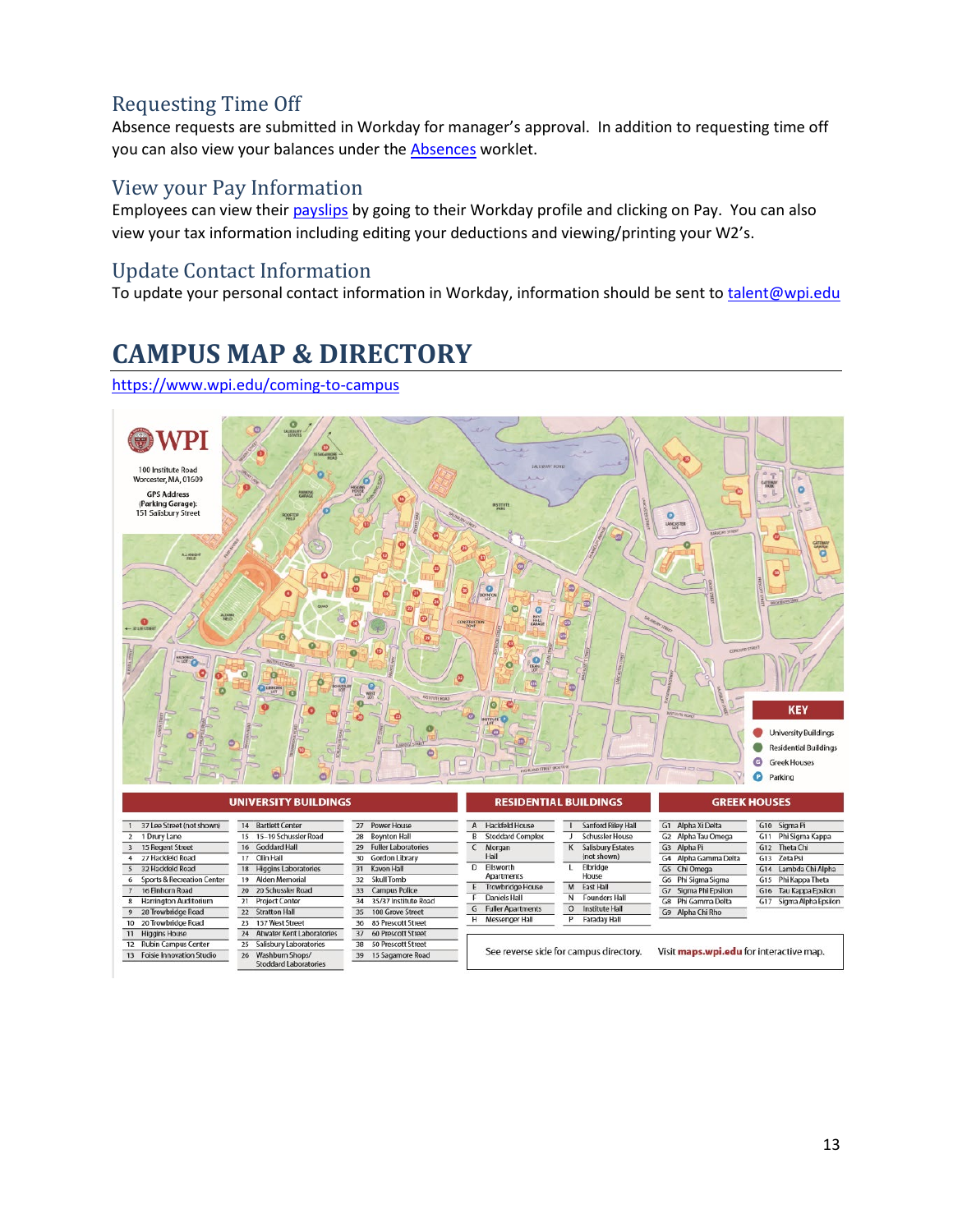#### **CAMPUS DIRECTORY**

| <b>ACADEMIC DEPARTMENTS &amp; PROGRAMS</b> |        | P                                             |        | D                                           |                       |                                                 |                |
|--------------------------------------------|--------|-----------------------------------------------|--------|---------------------------------------------|-----------------------|-------------------------------------------------|----------------|
|                                            |        | <b>Physical Education</b>                     | 6      | <b>Dean of Students</b>                     | 12                    | <b>Library Services</b>                         | 30             |
| Aerospace Engineering                      | 18     | Physics                                       | 17     | <b>Dining Services</b>                      | 12                    | Life Sciences &<br><b>Bioengineering Center</b> | 37             |
| Air Force Aerospace Studies                | 34     | Power Systems                                 | 37     | <b>Disability Services</b>                  | Е                     | $\overline{M}$                                  |                |
| Architectural Engineering                  | 31     | Professional Writing                          | 25     | $\overline{E}$                              |                       | <b>Mail Services</b>                            |                |
| R                                          |        | Psychological Science                         | 25     | Engineering, Dean's Office                  | 24                    |                                                 | 12             |
| <b>Bioinformatics &amp;</b>                | 29     | R                                             |        | <b>Enterprise Information Systems</b>       | 29                    | <b>Marketing Communications</b>                 | 28             |
| <b>Computational Biology</b>               |        | <b>Robotics Engineering</b>                   | 36     | Environmental Health & Safety               | $\mathbf{1}$          | <b>Multicultural Affairs</b><br>$\Omega$        | 20             |
| Biology & Biotechnology                    | 37, 16 |                                               |        | <b>Events Office</b>                        | 12                    |                                                 |                |
| <b>Biomedical Engineering</b>              | 37     | Social Science & Policy Studies               | 25     | F                                           |                       | <b>Oasis Cultural Center</b>                    | 20             |
| <b>Business</b>                            | 38, 26 | Systems Engineering                           | 37     | <b>Facilities Office</b>                    | 1                     | P                                               |                |
|                                            |        |                                               |        | <b>Faculty Governance</b>                   | 25                    | Payroll                                         | 28             |
| <b>Chemical Engineering</b>                | 16     | <b>OFFICES</b>                                |        | <b>Finance &amp; Operations</b>             | 28                    | Physical Education, Recreation<br>& Athletics   | 6              |
| Chemistry & Biochemistry                   | 37,16  | A                                             |        | <b>Financial Services</b>                   | 28                    |                                                 |                |
| Civil & Environmental                      | 31     | Academic & Corporate Engagement               | 37     | First Year Program                          | 28                    | <b>Planned Giving</b>                           | 36             |
| Engineering                                |        | Academic & Research Computing                 | 18     | <b>Foisie Business School</b>               | 38, 26                | Police                                          | 33             |
| <b>Computer Science</b>                    | 29     | <b>Academic Advising</b>                      | F      | Foundation & Corporate                      | 36                    | Pre-Collegiate Outreach Programs                | 10             |
| Cybersecurity                              | 29     | <b>Academic Affairs</b>                       | 28     | Philanthropy                                |                       | President                                       | 28             |
|                                            |        | Academic Technology Center                    | 29     | G                                           |                       | <b>Printing Services</b>                        | 28             |
| Data Science                               | 29     | <b>Accounts Payable</b>                       | 28     | <b>General Counsel</b>                      | 28                    | Procurement                                     | 12             |
|                                            |        | <b>Admissions</b>                             |        | <b>Government &amp; Community Relations</b> | 11                    | <b>Property Management</b>                      | 12             |
| <b>Electrical &amp; Computer</b>           | 24     | Undergraduate                                 | 14     | <b>Graduate Admissions</b>                  | 4                     | Provost                                         | 28             |
| Engineering                                |        | Graduate, Business                            | 38     | <b>Graduate Studies</b>                     | 28                    | $\overline{\mathbf{R}}$                         |                |
| Environmental & Sustainability             | 25     | Graduate, Science and Engineering             | 4      | $\overline{H}$                              |                       | Registrar                                       | F              |
| <b>Studies</b>                             |        | Advancement                                   | 11,36  | <b>Health Services</b>                      | 5                     | <b>Residential Services</b>                     | M              |
| <b>Environmental Engineering</b>           | 31     | Alumni                                        | 11     | <b>Hughes House</b>                         | 3                     | <b>Rubin Campus Center</b>                      | 12             |
|                                            |        | <b>Annual Giving</b>                          | 36     | <b>Human Resources</b>                      | 28                    |                                                 |                |
| <b>Fire Protection Engineering</b>         | 38     | <b>Archives &amp; Special Collections</b>     | 30     |                                             |                       | <b>Sponsored Programs</b>                       | 15             |
|                                            |        | Arts & Sciences, Dean's Office                | 25     | <b>ID Services</b>                          | м                     | <b>Sponsored Programs Accounting</b>            | 15             |
| Humanities & Arts                          | 25     | <b>Athletics</b>                              | 6      | <b>Information Technology</b>               | 29                    | <b>STEM Education Center</b>                    | 23             |
|                                            |        | B                                             |        | Innovation &                                | 13                    | <b>Student Activities</b>                       | 12             |
| <b>Industrial Engineering</b>              | 26     | <b>Budget &amp; Planning</b>                  | 28     | <b>Entrepreneurship Center</b>              |                       | Student Aid & Financial Literacy                | 14             |
| Interactive Media & Game                   | 29     | <b>Bursar's Office (Student Accounts)</b>     | 28     | <b>Institutional Research</b>               | 35                    | Student Development &                           | $\overline{7}$ |
| Development                                |        | <b>Business School, Foisie</b>                | 38, 26 | Intellectual Property & Innovation          | 38                    | <b>Counseling Center</b>                        |                |
| Interdisciplinary & Global Studies         | 21     | C                                             |        | <b>International House</b>                  | 9                     | $\overline{1}$                                  |                |
| International & Global Studies             | 25     | <b>Campus Police</b>                          | 33     | <b>IT Security, Networking</b>              | $\overline{\epsilon}$ | <b>Talent &amp; Inclusion</b>                   | 28             |
|                                            |        | <b>Career Development Center</b>              | 21     | & Telecommunications                        |                       | $\overline{11}$                                 |                |
| Learning Sciences & Technologies           | 29, 25 | Center for Project-Based Learning             | 23     | <b>IT Services &amp; Support</b>            | 30                    | <b>Undergraduate Admissions</b>                 | 14             |
| Liberal Arts & Engineering                 | 25     | Change & Project Management                   | 35     | <b>IT Systems Operations</b>                | 29                    | <b>Undergraduate Studies</b>                    | 28             |
|                                            |        | China Hub                                     | 25     | $\mathbf{I}$                                |                       | W                                               |                |
| Manufacturing Engineering                  | 26     | Collegiate Religious Center                   | 15     | Jeppson House                               | $\overline{2}$        | Web App Development                             | 24             |
| Materials Process Engineering              | 26     | <b>Communication Across</b>                   | 25     |                                             |                       | <b>Writing Center</b>                           | 25             |
| Materials Science & Engineering            | 26     | the Curriculum                                |        |                                             |                       |                                                 |                |
| <b>Mathematical Sciences</b>               | 22     | <b>Controller's Office</b>                    | 28     |                                             |                       |                                                 |                |
| Mechanical Engineering                     | 18     | <b>Corporate &amp; Professional Education</b> | 37     |                                             |                       |                                                 |                |
| Military Science                           | F      | Corporate Engagement                          | 37     |                                             |                       |                                                 |                |
|                                            |        |                                               |        |                                             |                       |                                                 | 11.2019        |

There is a shuttle service to Gateway Park every 20 minutes with drop off and pick up at: **Gateway Park:** Inside the Gateway Garage by the single ground parking spots. **85 Prescott Street:** In front of building. **Salisbury Estates:** By the rotary island. **WPI Facility Building/ Lee Street:** In front of Building. **Bartlett Center:** In front of Building

### <span id="page-14-0"></span>**GUIDE TO ACRONYMS AT WPI**

There are more than 200 student clubs and organizations on top of numerous departments, many of which use acronyms. You will quickly learn that WPI is big on acronyms! You can learn about them all following [THIS](https://www.wpi.edu/about/wpi-acronyms) link.

#### <span id="page-14-1"></span>Governance

| CAO         | Committee on Academic Operations (undergraduate)                    |
|-------------|---------------------------------------------------------------------|
| <b>CAP</b>  | Committee on Academic Policy (undergraduate)                        |
| CASL        | Committee on Advising and Student Life (undergrad and grad)         |
| <b>CGSR</b> | Committee on Graduate Studies and Research                          |
| <b>CHB</b>  | Campus Hearing Board (student judicial system)                      |
| <b>CITP</b> | Committee on Information Technology Policy                          |
| <b>COAP</b> | Committee on Appointments and Promotions                            |
| <b>COG</b>  | Committee on Governance ("committee on committees", runs elections) |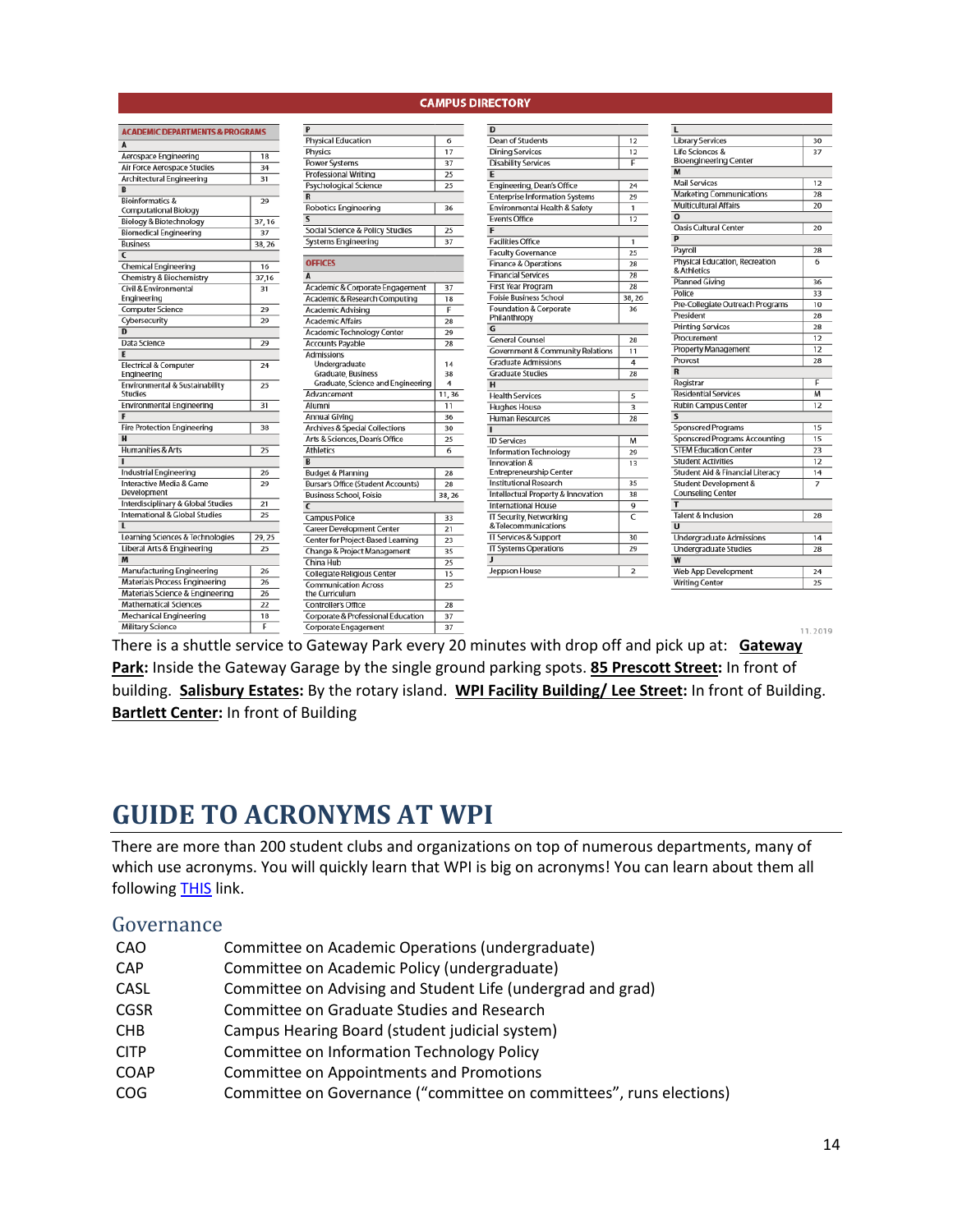| <b>CTAF</b> | Committee on Tenure and Academic Freedom |
|-------------|------------------------------------------|
|             |                                          |

- EDC Educational Development Committee
- FAP Committee on Financial and Administrative Policy
- FBC Fringe Benefits Committee
- FRC Faculty Review Committee
- UOAC Undergraduate Outcomes Assessment Committee

#### <span id="page-15-0"></span>Majors, Departments, and Degree Programs

- AE Aerospace Engineering
- AREN Architectural Engineering
- BBT Biology & Biotechnology
- BCB Bioinformatics and Biotechnology
- BME Biomedical Engineering
- CBC Chemistry and Biochemistry
- CEE Civil and Environmental Engineering
- CHE Chemical Engineering
- CEE Civil & Environmental Engineering
- CS Computer Science
- DS Data Science
- ECE Electrical & Computer Engineering
- EVE Environmental Engineering
- EVS Environmental Sciences
- FPE Fire Protection Engineering
- FBS Foisie Business School
- HUA Humanities & Arts
- IE Industrial Engineering IGSD Interdisciplinary & Global Studies IMGD Interactive Media and Game Develop. LS&T Learning Science & Technologies MA Mathematical Sciences MAC Actuarial Mathematics ME Mechanical Engineering MFE Manufacturing Engineering MTE Materials Science and Engineering MG Management MGE Management Engineering MIS Management Information Systems PH Physics PSS Psychological Sciences PW Professional Writing RBE Robotics Engineering
- SSPS Social Science & Policy Studies

## <span id="page-15-1"></span>Academic Operations Terminology<br>CDR Competition of Degree Requirement Fo

- Competition of Degree Requirement Form (must be submitted for IQP's and MQP's)
- GPP Global Projects Program (umbrella term for any project completed at an off-campus location)
- GPS Great Problems Seminars (two course sequence, interdisciplinary project-based option for first Year students)
- ID 2050 Students completing their IQP off-campus in a single term are required to take this writing- Intensive preparation course the term before they go.
- IQP Interactive Qualifying Project (interdisciplinary project typically completed in junior year)
- ISP Independent Study (project-like academic activity conducted one-on-one or with a small group)
- MQP Major Qualifying Project (senior project)
- NR No Record. WPI's undergraduate grade that encompasses the traditional "D" and "F" grades.
- PQP Pre-Qualifying Project, usually 1/6. Most often taken in parallel with ID 2050 as preparation for An off-campus IQP. Sometimes used as preparation for one-term off campus MQP's as well.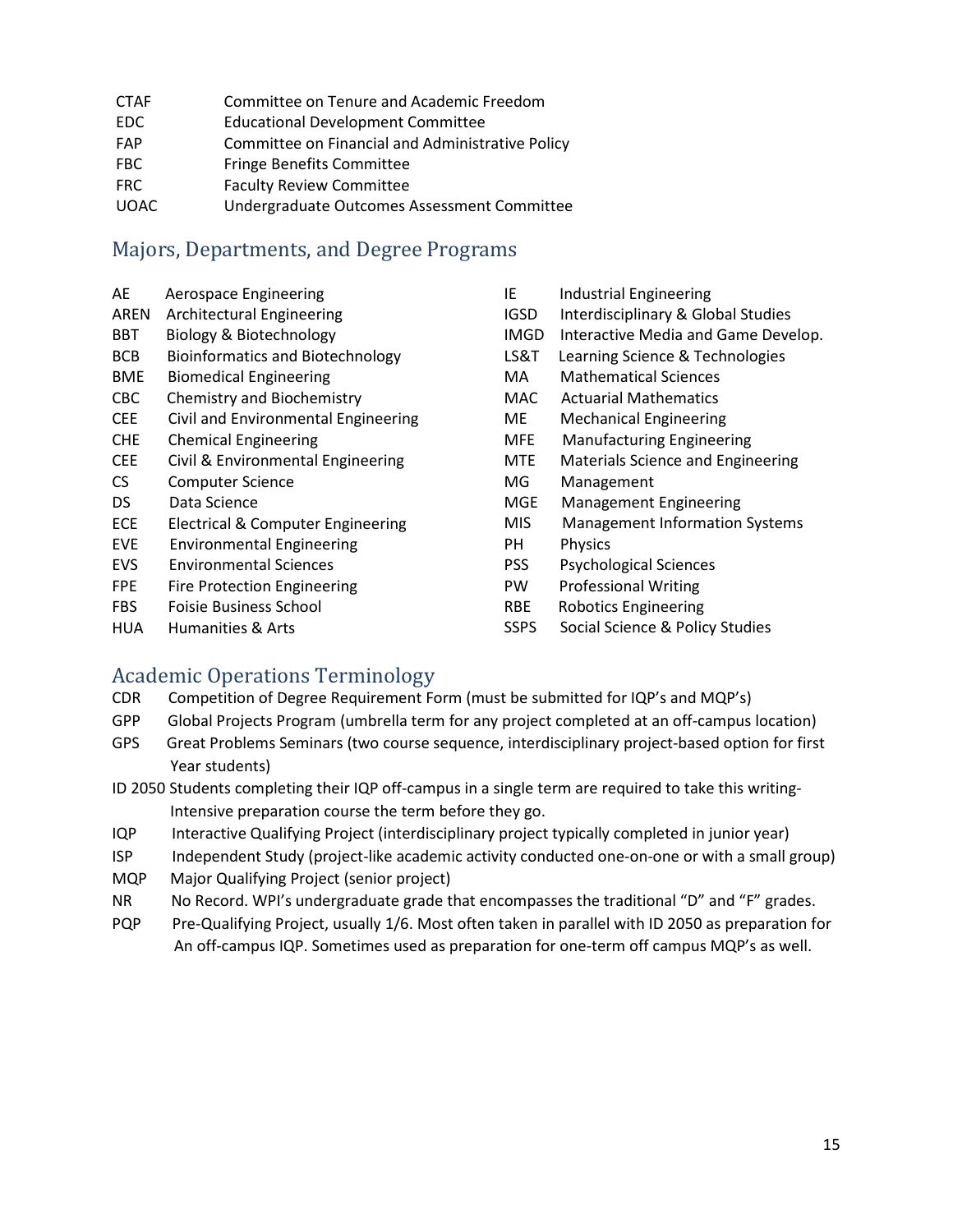## <span id="page-16-0"></span>Faculty or Campus-Wide Services<br>ATC Academics Technology Center

- Academics Technology Center
- CxC Communication Across the Curriculum (includes Writing Center, which provides peer tutoring Services, and offers faculty development programs)
- CDC Career Development Center
- CPE Corporate and Professional Education
- FFT Food for Thought (lunchtime seminar series run by the Morgan Teaching and Learning Center)
- FLC Faculty Learning Community (grants program with an annual submission cycle)
- IRB Institutional Review Board (provides oversight of human subject research)
- ITS Information Technology Services, may also be referred to as the Helpdesk)
- OSP Office of Sponsored Programs

#### <span id="page-16-1"></span>Student-Related Positions, Groups, Locations, Events and Services\*

- CA Community Advisors: Upperclass students who serve as peer mentors for a group of 20-30 first-year students.
- DAKA Former name of the campus dining services provider, which is now, properly, Chartwell's.
- GSG Graduate Student Government
- IFC Interfraternity Council
- ISO International Student Organization
- Insight Fall semester transitional and community-building program for all first-year students. Insight teams live on the same floor of a residence hall and are assigned a Community Advisor (CA), Resident Advisor (RA), and an Insight Advisor (faculty or staff member).
- MASH Math and Science Help: group review sessions run by upperclass "mash leaders" for courses in Calculus and Differential Equations, Chemistry, Computer Sciences, and Physics
- NSO New Student Orientation
- ODS Office of Disability Services
- Panhel Panhellenic Council (governing body for sororities)
- PAC Peer Academic Coach
- PLA Peer Learning Assistant (referred to as "senior tutors" or SA's "senior assistants" in some Departments)
- RA Resident Advisor in residence halls (using "dorm" is discouraged)
- RA Research Assistant or Research Assistantship (referring to graduate students)
- ROTC Reserve Officers Training Corps
- SDCC Student Development and Counseling Center
- SGA Student Government Association (undergraduate)
- SocComm Social Committee (funds and organized student events)
- SSN Student Support Network
- TA Teaching Assistant or Teaching Assistantship (referring to graduate students)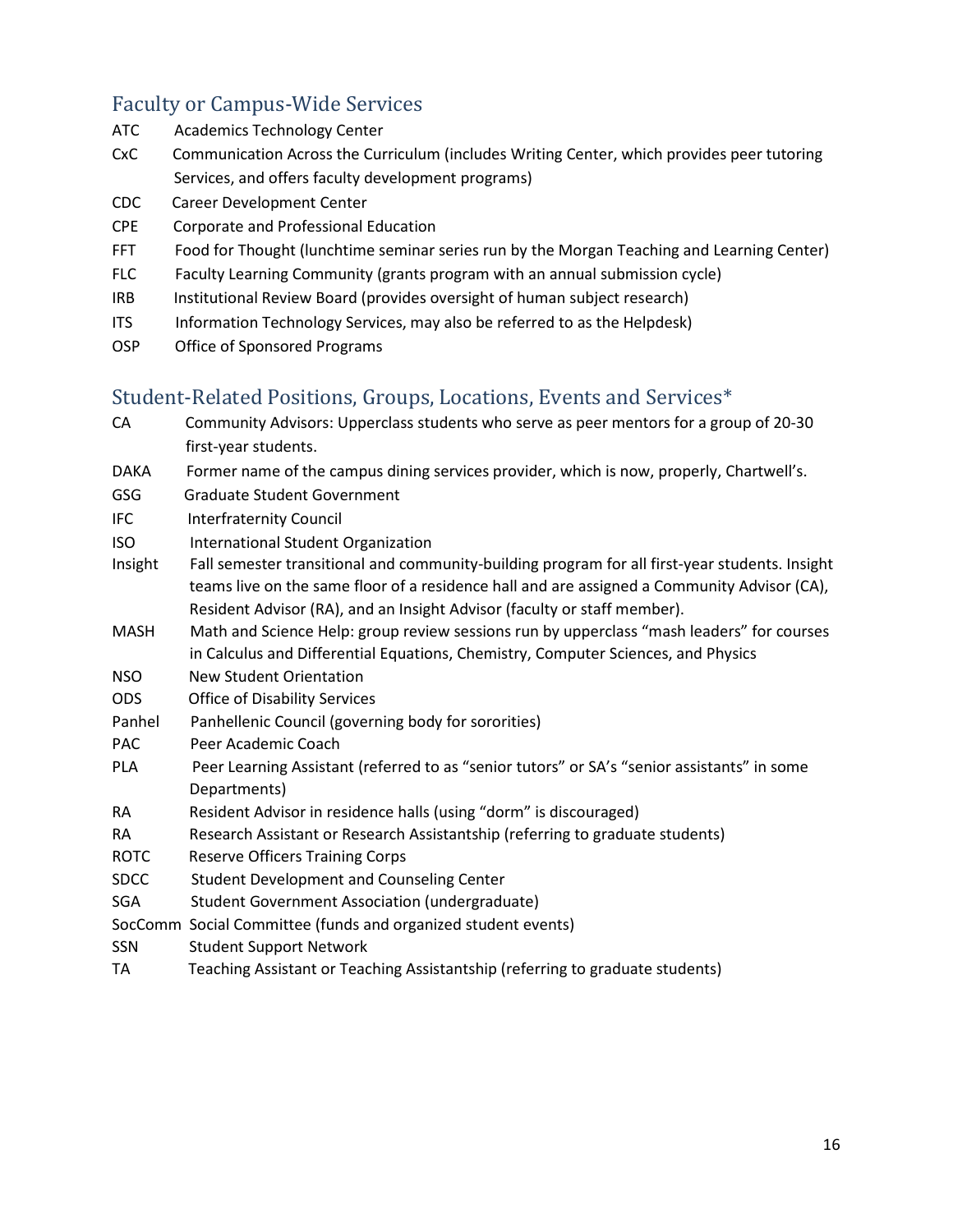### <span id="page-17-0"></span>**PHONE EXTENSIONS REFERENCE GUIDE**

|                                                         | <u>Ext.</u> |
|---------------------------------------------------------|-------------|
| <b>Undergraduate Admissions</b>                         | 5286        |
| <b>Graduate Admission</b>                               | 5301        |
| Campus Police (parking pass)                            | 5433        |
| Environmental & Safety Office                           | 5216        |
| Events Coordinator (to reserve conference rooms)        | 5613        |
| <b>Facilities</b>                                       | 5500        |
| <b>Financial Aid</b>                                    | 5469        |
| Financial Services/Bursar                               | 5754        |
| Gordon Library                                          | 5410        |
| Help Desk (for help with any computer-related problems) | 5888        |
| <b>Talent &amp; Inclusion</b>                           | 5470        |
| <b>Ombuds Office</b>                                    | 5454, 5621  |
| <b>Mail Services</b>                                    | 5371        |
| Payroll                                                 | 5470        |
| <b>Physical Education and Athletics Office</b>          | 5243        |
| <b>Printing Services</b>                                | 5842, 5571  |
| <b>Procurement Services</b>                             | 4922, 6568  |
| Provost's office                                        | 5222        |
| Registrar's Office                                      | 5211        |
| Residential Services (I.D. badge)                       | 5130, 5645  |
| Telecommunications (phones)                             | 5210, 6666  |
| <b>EMERGENCY</b>                                        | 5555        |